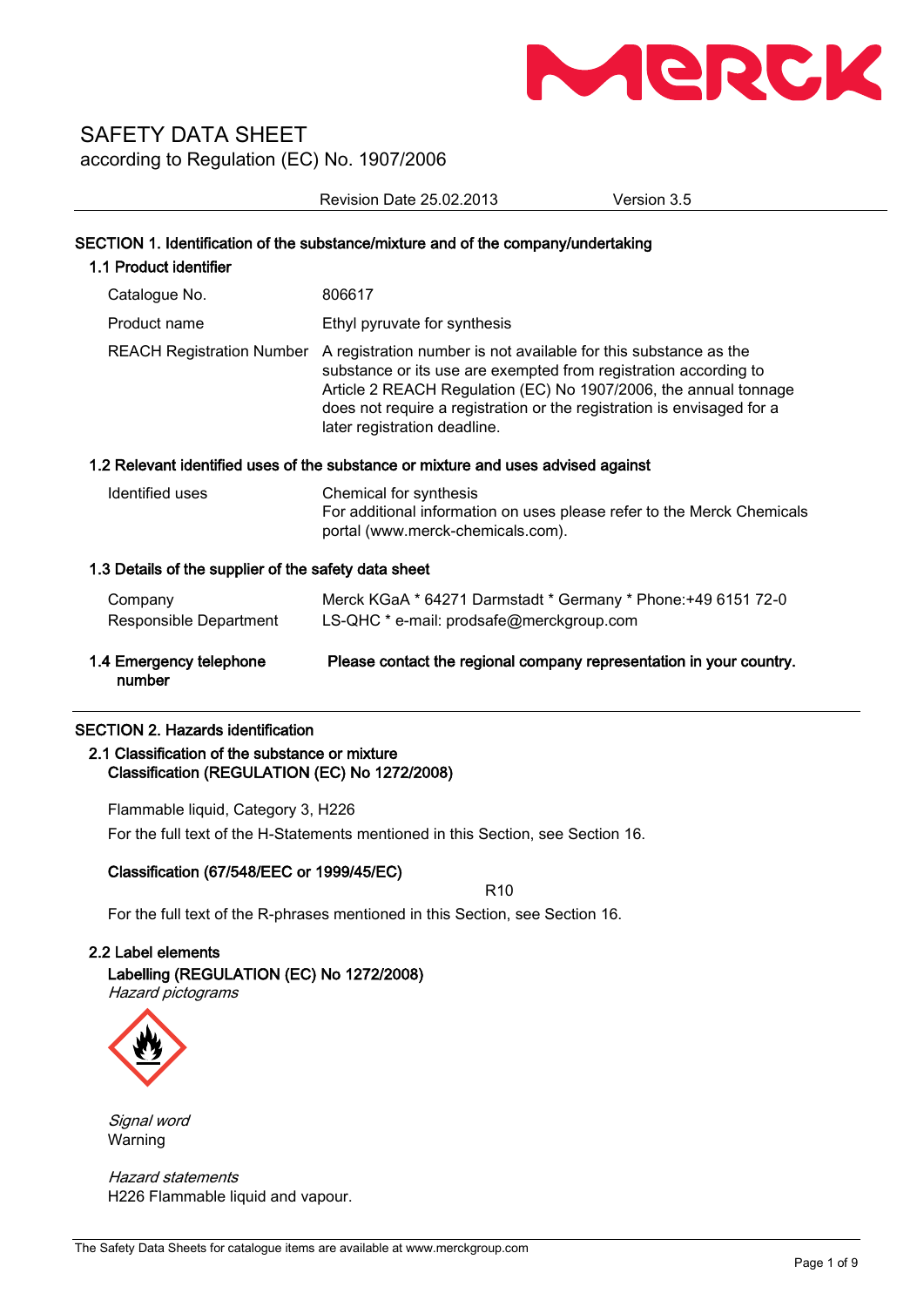Catalogue No. 806617 Product name Ethyl pyruvate for synthesis

Precautionary statements Prevention P210 Keep away from heat. P235 + P410 Keep cool. Protect from sunlight.

## Reduced labelling (≤125 ml)

Hazard pictograms



 Signal word Warning

CAS-No. 617-35-6

## Labelling (67/548/EEC or 1999/45/EC)

 $R$ -*phrase(s)* 10 Flammable.<br>FC-No. 210-511-2

EC-No. 210-511-2

## 2.3 Other hazards

None known.

#### SECTION 3. Composition/information on ingredients

## 3.1 Substance

| Formula                                                                          | CH <sub>3</sub> COCOOC <sub>2</sub> H <sub>5</sub> | $C_5H_8O_3$ (Hill) |
|----------------------------------------------------------------------------------|----------------------------------------------------|--------------------|
| CAS-No.                                                                          | 617-35-6                                           |                    |
| EC-No.                                                                           | 210-511-2                                          |                    |
| Molar mass                                                                       | 116,11 $q/mol$                                     |                    |
| For the full text of the H-Statements mentioned in this Section, see Section 16. |                                                    |                    |

Remarks **No disclosure requirement according to Regulation (EC) No.** 1907/2006.

#### 3.2 Mixture

not applicable

#### SECTION 4. First aid measures

#### 4.1 Description of first aid measures

After inhalation: fresh air.

After skin contact: wash off with plenty of water. Remove contaminated clothing.

After eye contact: rinse out with plenty of water.

After swallowing: make victim drink water (two glasses at most). Consult doctor if feeling unwell.

#### 4.2 Most important symptoms and effects, both acute and delayed

We have no description of any toxic symptoms.

#### 4.3 Indication of any immediate medical attention and special treatment needed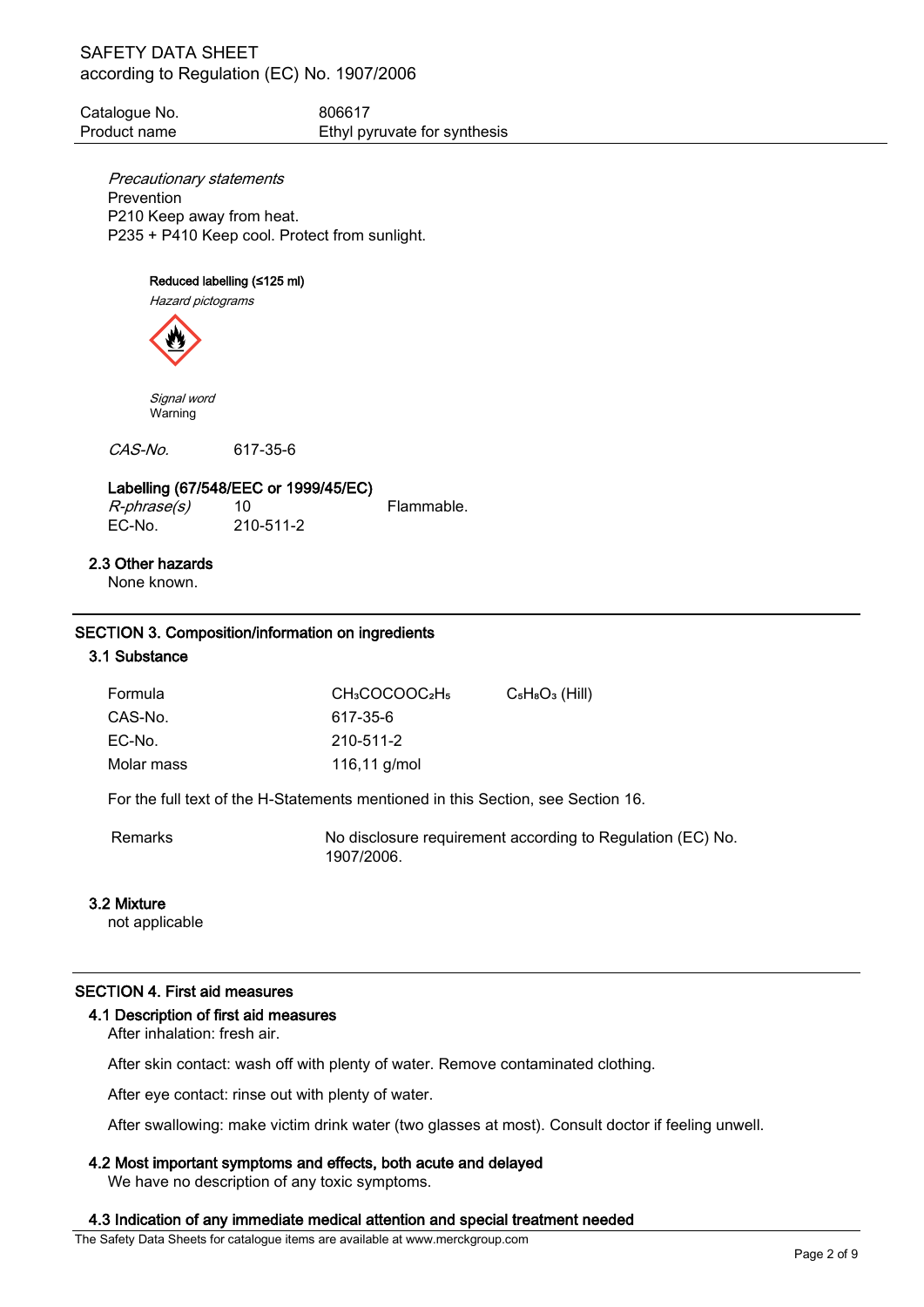Catalogue No. 6806617 Product name Ethyl pyruvate for synthesis

No information available.

#### SECTION 5. Firefighting measures

#### 5.1 Extinguishing media

Suitable extinguishing media Water, Carbon dioxide (CO2), Foam, Dry powder

Unsuitable extinguishing media For this substance/mixture no limitations of extinguishing agents are given.

#### 5.2 Special hazards arising from the substance or mixture

Combustible. Vapours are heavier than air and may spread along floors. Pay attention to flashback. Forms explosive mixtures with air at elevated temperatures. Development of hazardous combustion gases or vapours possible in the event of fire.

#### 5.3 Advice for firefighters

Special protective equipment for firefighters In the event of fire, wear self-contained breathing apparatus.

Further information

Prevent fire extinguishing water from contaminating surface water or the ground water system. Remove container from danger zone and cool with water.

## SECTION 6. Accidental release measures

## 6.1 Personal precautions, protective equipment and emergency procedures

Advice for non-emergency personnel: Do not breathe vapours, aerosols. Keep away from heat and sources of ignition. Ensure adequate ventilation. Evacuate the danger area, observe emergency procedures, consult an expert.

Advice for emergency responders: Protective equipment see section 8.

#### 6.2 Environmental precautions

Do not empty into drains. Risk of explosion.

#### 6.3 Methods and materials for containment and cleaning up

Cover drains. Collect, bind, and pump off spills. Observe possible material restrictions (see sections 7 and 10). Take up with liquid-absorbent material (e.g. Chemizorb® ). Dispose of properly. Clean up affected area.

#### 6.4 Reference to other sections

Indications about waste treatment see section 13.

## SECTION 7. Handling and storage

#### 7.1 Precautions for safe handling

Advice on safe handling Observe label precautions.

#### Advice on protection against fire and explosion

Keep away from open flames, hot surfaces and sources of ignition. Take precautionary measures against static discharge.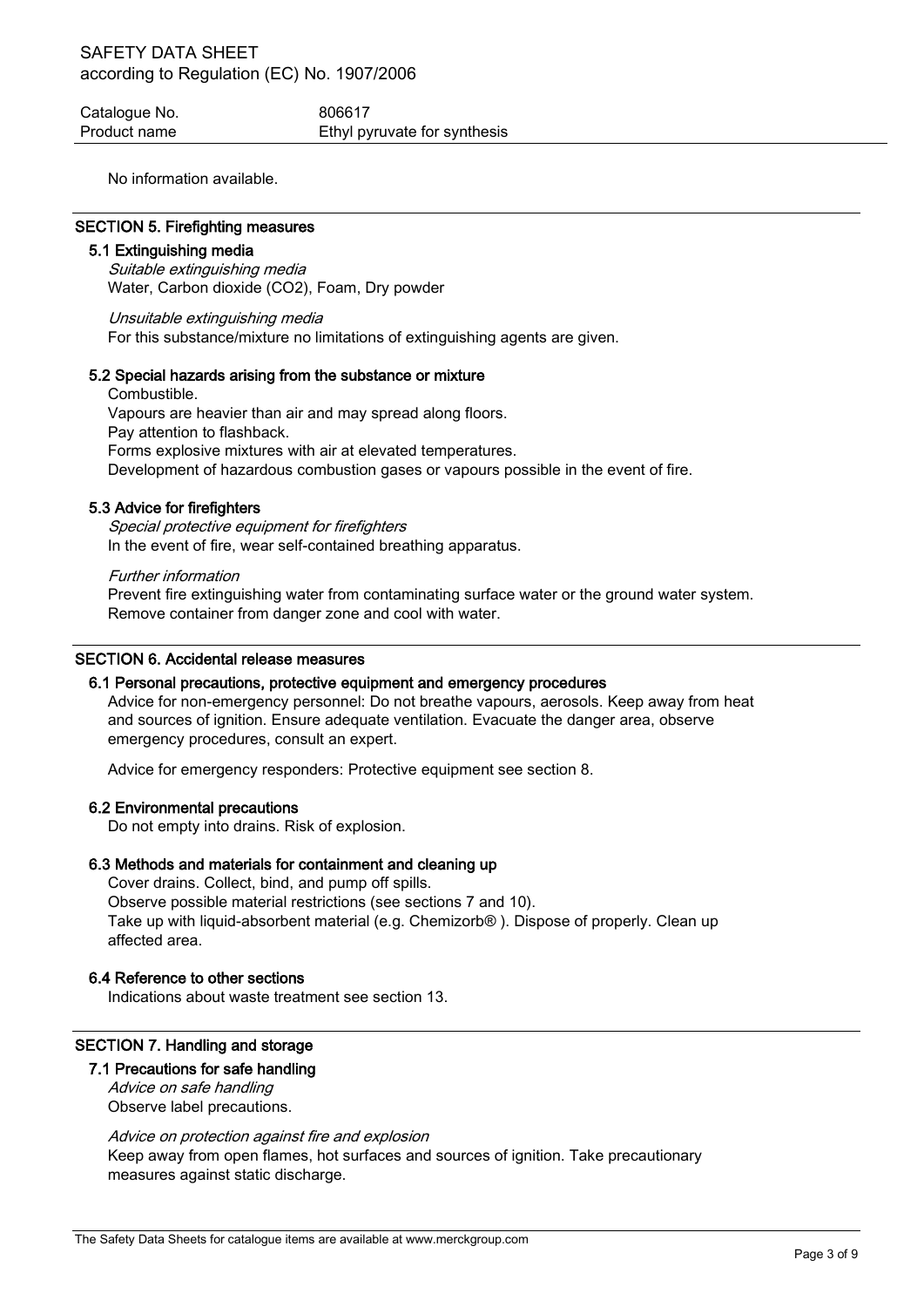| Catalogue No. | 806617                       |
|---------------|------------------------------|
| Product name  | Ethyl pyruvate for synthesis |

## Hygiene measures

Change contaminated clothing. Preventive skin protection recommended. Wash hands after working with substance.

#### 7.2 Conditions for safe storage, including any incompatibilities

Storage conditions

Keep container tightly closed in a dry and well-ventilated place. Keep away from heat and sources of ignition.

Store at +2°C to +8°C.

## 7.3 Specific end use(s)

Apart from the uses mentioned in section 1.2 no other specific uses are stipulated.

## SECTION 8. Exposure controls/personal protection

#### 8.1 Control parameters

## 8.2 Exposure controls

## Engineering measures

Technical measures and appropriate working operations should be given priority over the use of personal protective equipment.

See section 7.1.

#### Individual protection measures

Protective clothing needs to be selected specifically for the workplace, depending on concentrations and quantities of the hazardous substances handled. The chemical resistance of the protective equipment should be enquired at the respective supplier.

Eye/face protection Safety glasses

#### Hand protection

full contact:

|                 | Glove material:     | butyl-rubber  |
|-----------------|---------------------|---------------|
|                 | Glove thickness:    | $0,7$ mm      |
|                 | Break through time: | $>480$ min    |
| splash contact: |                     |               |
|                 | Glove material:     | natural latex |
|                 | Glove thickness:    | $0,6$ mm      |
|                 | Break through time: | $> 10$ min    |
|                 |                     |               |

The protective gloves to be used must comply with the specifications of EC Directive 89/686/EEC and the related standard EN374, for example KCL 898 Butoject® (full contact), KCL 706 Lapren® (splash contact).

The breakthrough times stated above were determined by KCL in laboratory tests acc. to EN374 with samples of the recommended glove types.

This recommendation applies only to the product stated in the safety data sheet $\langle \rangle$ , $\langle \rangle$  supplied by us and for the designated use. When dissolving in or mixing with other substances and under conditions deviating from those stated in EN374 please contact the supplier of CE-approved gloves (e.g. KCL GmbH, D-36124 Eichenzell, Internet: www.kcl.de).

Other protective equipment Flame retardant antistatic protective clothing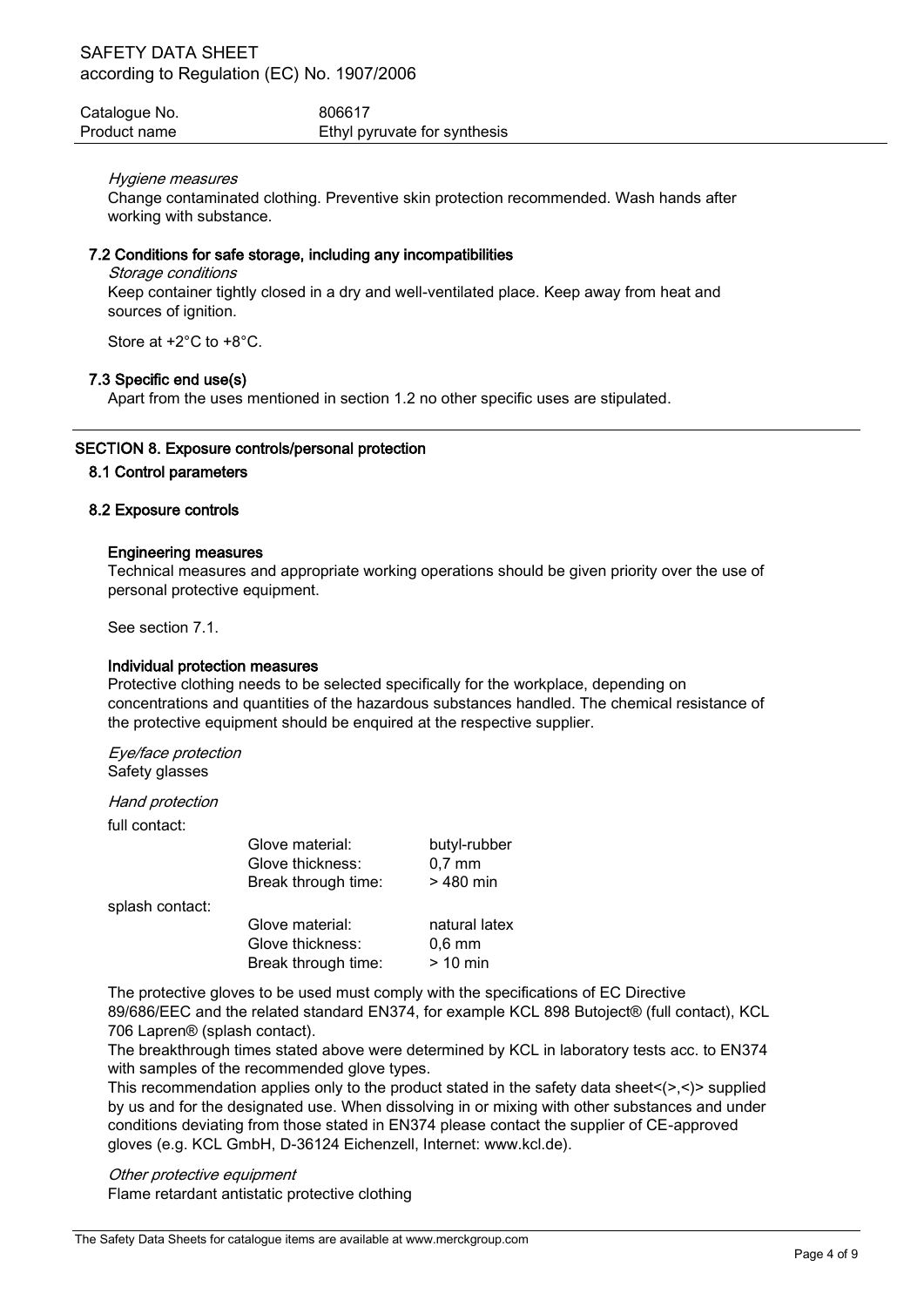| Catalogue No. | 806617                       |
|---------------|------------------------------|
| Product name  | Ethyl pyruvate for synthesis |

## Respiratory protection

required when vapours/aerosols are generated.

Recommended Filter type: Filter A (acc. to DIN 3181) for vapours of organic compounds The entrepeneur has to ensure that maintenance, cleaning and testing of respiratory protective devices are carried out according to the instructions of the producer. These measures have to be properly documented.

## Environmental exposure controls

Do not empty into drains. Risk of explosion.

# SECTION 9. Physical and chemical properties

## 9.1 Information on basic physical and chemical properties

| Form                                       | liquid                                                                    |
|--------------------------------------------|---------------------------------------------------------------------------|
| Colour                                     | colourless                                                                |
| Odour                                      | stinging                                                                  |
| <b>Odour Threshold</b>                     | No information available.                                                 |
| pH                                         | No information available.                                                 |
| Melting point                              | $-58 °C$                                                                  |
| Boiling point/boiling range                | 144 - 146 °C<br>at 1.013 hPa                                              |
| Flash point                                | 52 °C                                                                     |
| Evapouration rate                          | No information available.                                                 |
| Flammability (solid, gas)                  | No information available.                                                 |
| Lower explosion limit                      | No information available.                                                 |
| Upper explosion limit                      | No information available.                                                 |
| Vapour pressure                            | No information available.                                                 |
| Relative vapour density                    | No information available.                                                 |
| Relative density                           | $1,05$ g/cm <sup>3</sup><br>at 20 $^{\circ}$ C                            |
| Water solubility                           | $10$ g/l<br>at 20 $^{\circ}$ C                                            |
| Partition coefficient: n-<br>octanol/water | log Pow: -0,47<br>(calculated)<br>Bioaccumulation is not expected. (Lit.) |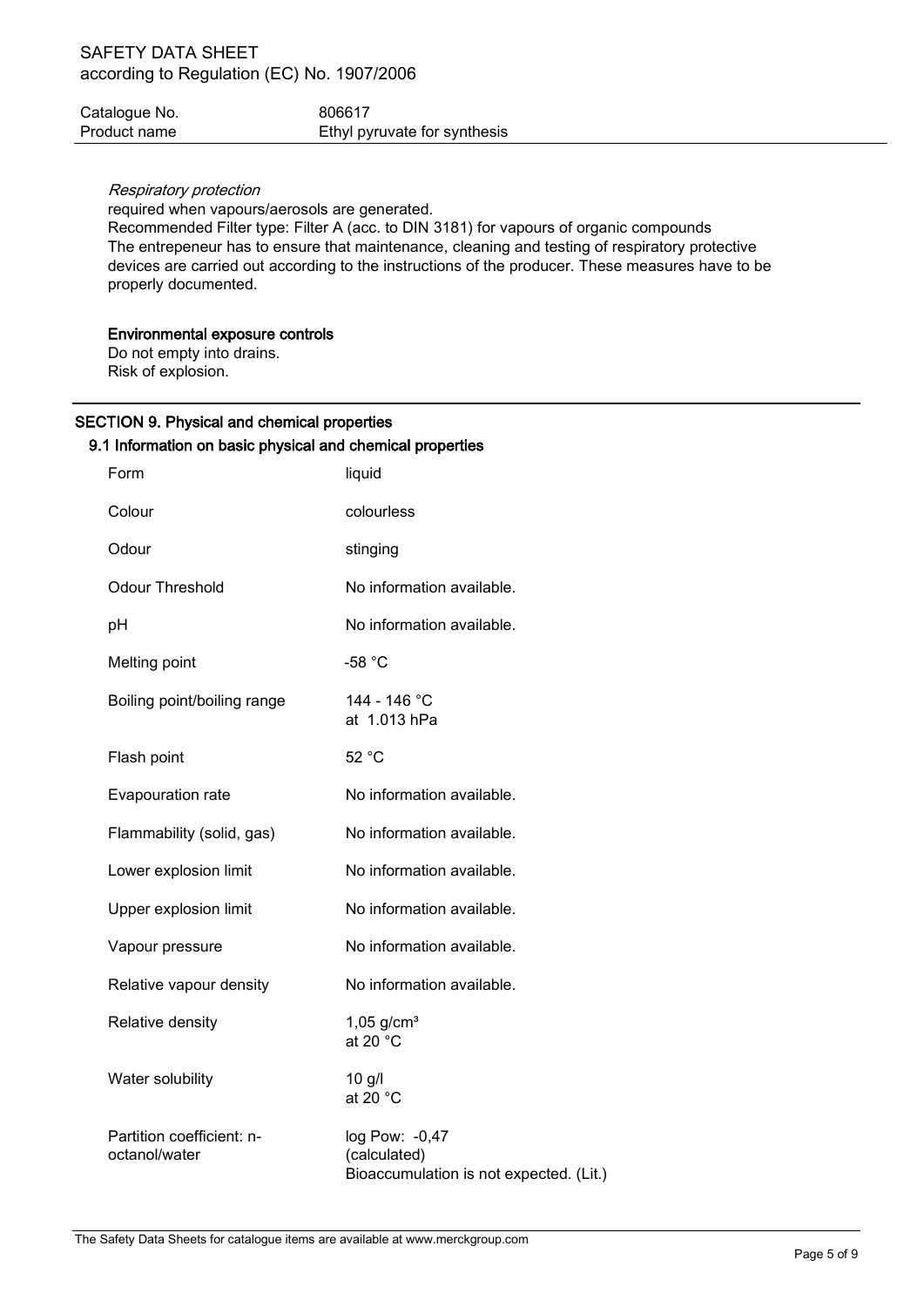| 806617<br>Ethyl pyruvate for synthesis |
|----------------------------------------|
| No information available.              |
| No information available.              |
| No information available.              |
| Not classified as explosive.           |
| none                                   |
|                                        |

## 9.2 Other data

none

## SECTION 10. Stability and reactivity

## 10.1 Reactivity

Vapour/air-mixtures are explosive at intense warming.

## 10.2 Chemical stability

The product is chemically stable under standard ambient conditions (room temperature) .

## 10.3 Possibility of hazardous reactions

Violent reactions possible with:

Oxidizing agents, Bases, acids

## 10.4 Conditions to avoid

Heating. A range from approx. 15 Kelvin below the flash point is to be rated as critical.

## 10.5 Incompatible materials

no information available

## 10.6 Hazardous decomposition products

no information available

## SECTION 11. Toxicological information

## 11.1 Information on toxicological effects

Acute oral toxicity LD50 rat: > 2.000 mg/kg (External MSDS)

Acute inhalation toxicity This information is not available.

Acute dermal toxicity LD50 rat: > 2.000 mg/kg (External MSDS)

Skin irritation This information is not available.

Eye irritation This information is not available.

**Sensitisation** This information is not available.

Germ cell mutagenicity This information is not available.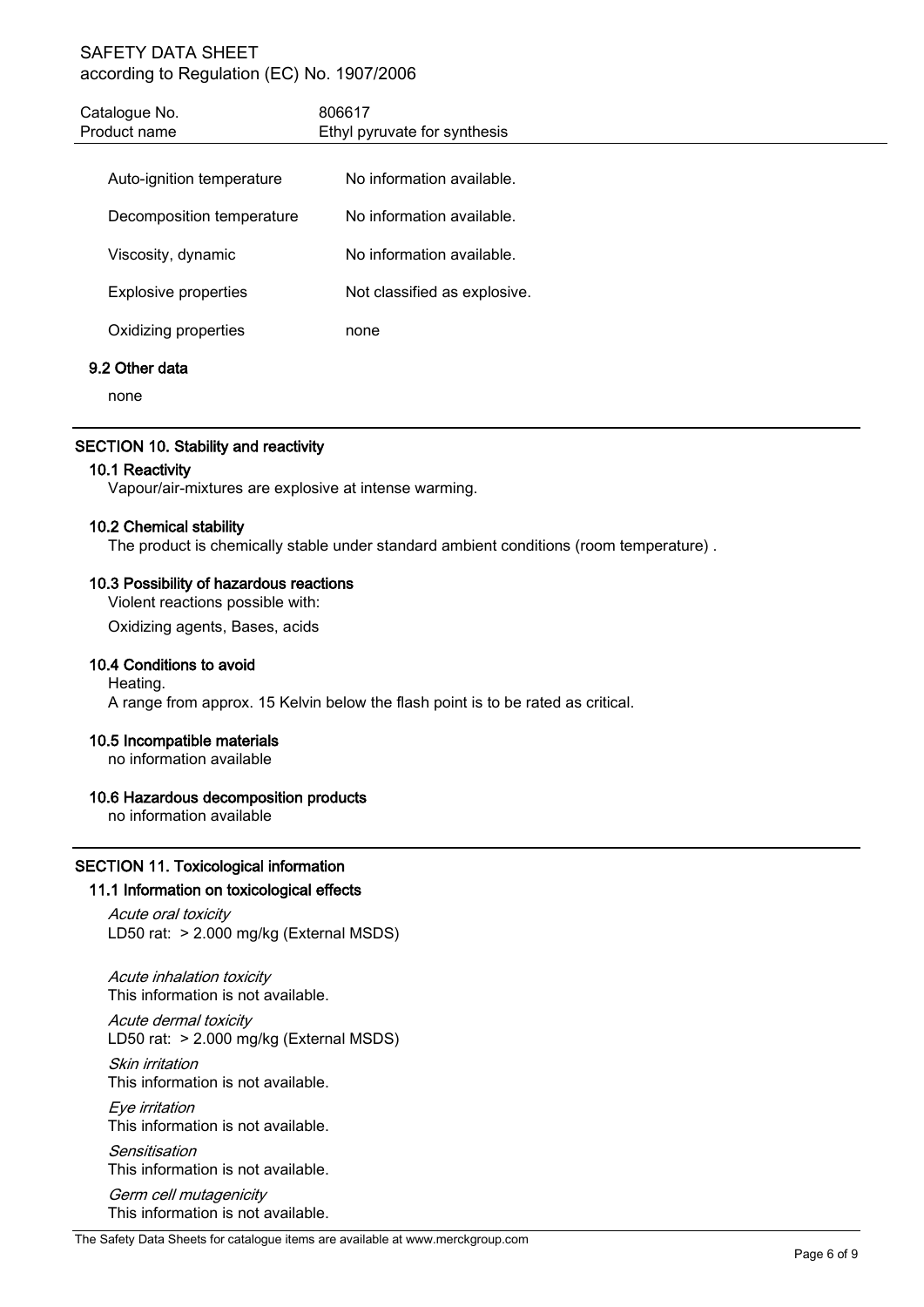| Catalogue No. | 806617                       |
|---------------|------------------------------|
| Product name  | Ethyl pyruvate for synthesis |

**Carcinogenicity** This information is not available.

Reproductive toxicity This information is not available.

**Teratogenicity** This information is not available.

Specific target organ toxicity - single exposure This information is not available.

Specific target organ toxicity - repeated exposure This information is not available.

Aspiration hazard This information is not available.

## 11.2 Further information

Hazardous properties cannot be excluded but are unlikely when the product is handled appropriately. Handle in accordance with good industrial hygiene and safety practice.

## SECTION 12. Ecological information

#### 12.1 Toxicity

No information available.

## 12.2 Persistence and degradability

No information available.

#### 12.3 Bioaccumulative potential

Partition coefficient: n-octanol/water log Pow: -0,47 (calculated) Bioaccumulation is not expected. (Lit.)

#### 12.4 Mobility in soil

No information available.

## 12.5 Results of PBT and vPvB assessment

PBT/vPvB assessment not available as chemical safety assessment not required/not conducted.

#### 12.6 Other adverse effects

Additional ecological information Discharge into the environment must be avoided.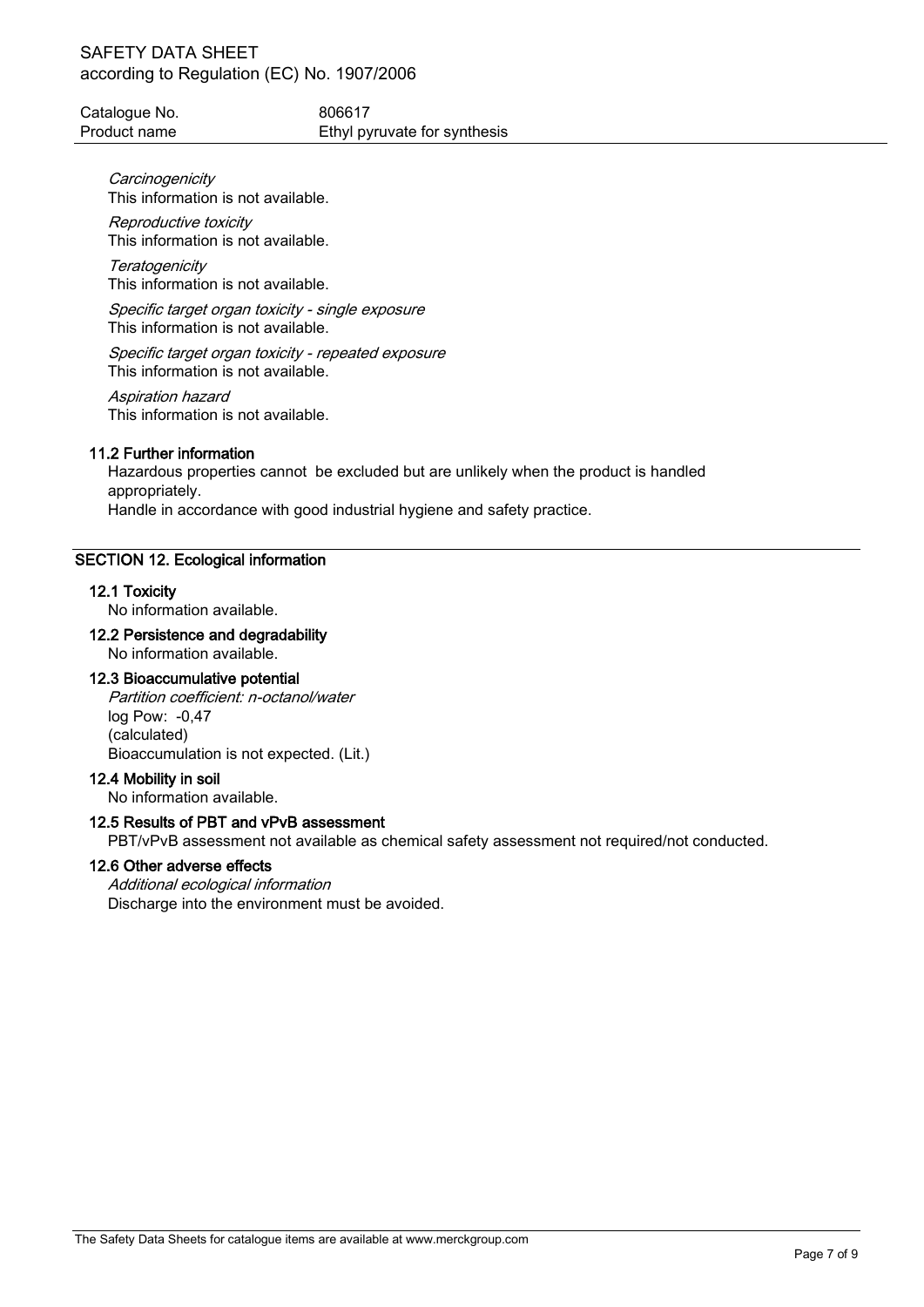| Catalogue No. | 806617                       |
|---------------|------------------------------|
| Product name  | Ethyl pyruvate for synthesis |

## SECTION 13. Disposal considerations

Waste treatment methods See www.retrologistik.com for processes regarding the return of chemicals and containers, or contact us there if you have further questions.

## SECTION 14. Transport information

| Land transport (ADR/RID)              |                                 |
|---------------------------------------|---------------------------------|
| 14.1 UN number                        | <b>UN 3272</b>                  |
| 14.2 Proper shipping name             | ESTERS, N.O.S. (ETHYL PYRUVATE) |
| 14.3 Class                            | 3                               |
| 14.4 Packing group                    | Ш                               |
| 14.5 Environmentally hazardous        | $-$                             |
| 14.6 Special precautions for<br>user  | yes                             |
| Tunnel restriction code               | D/E                             |
| Inland waterway transport (ADN)       |                                 |
| Not relevant                          |                                 |
|                                       |                                 |
| Air transport (IATA)                  |                                 |
| 14.1 UN number                        | <b>UN 3272</b>                  |
| 14.2 Proper shipping name             | ESTERS, N.O.S. (ETHYL PYRUVATE) |
| 14.3 Class                            | 3                               |
| 14.4 Packing group                    | Ш                               |
| <b>14.5 Environmentally hazardous</b> | $-$                             |
| 14.6 Special precautions for          | no                              |
| user                                  |                                 |
| Sea transport (IMDG)                  |                                 |
| 14.1 UN number                        | <b>UN 3272</b>                  |
| 14.2 Proper shipping name             | ESTERS, N.O.S. (ETHYL PYRUVATE) |
| 14.3 Class                            | 3                               |
| 14.4 Packing group                    | III                             |
| <b>14.5 Environmentally hazardous</b> | $\overline{\phantom{a}}$        |
| 14.6 Special precautions for          | yes                             |
| user                                  |                                 |
| EmS                                   | F-E S-D                         |

14.7 Transport in bulk according to Annex II of MARPOL 73/78 and the IBC Code Not relevant

## SECTION 15. Regulatory information

15.1 Safety, health and environmental regulations/legislation specific for the substance or mixture

EU regulations